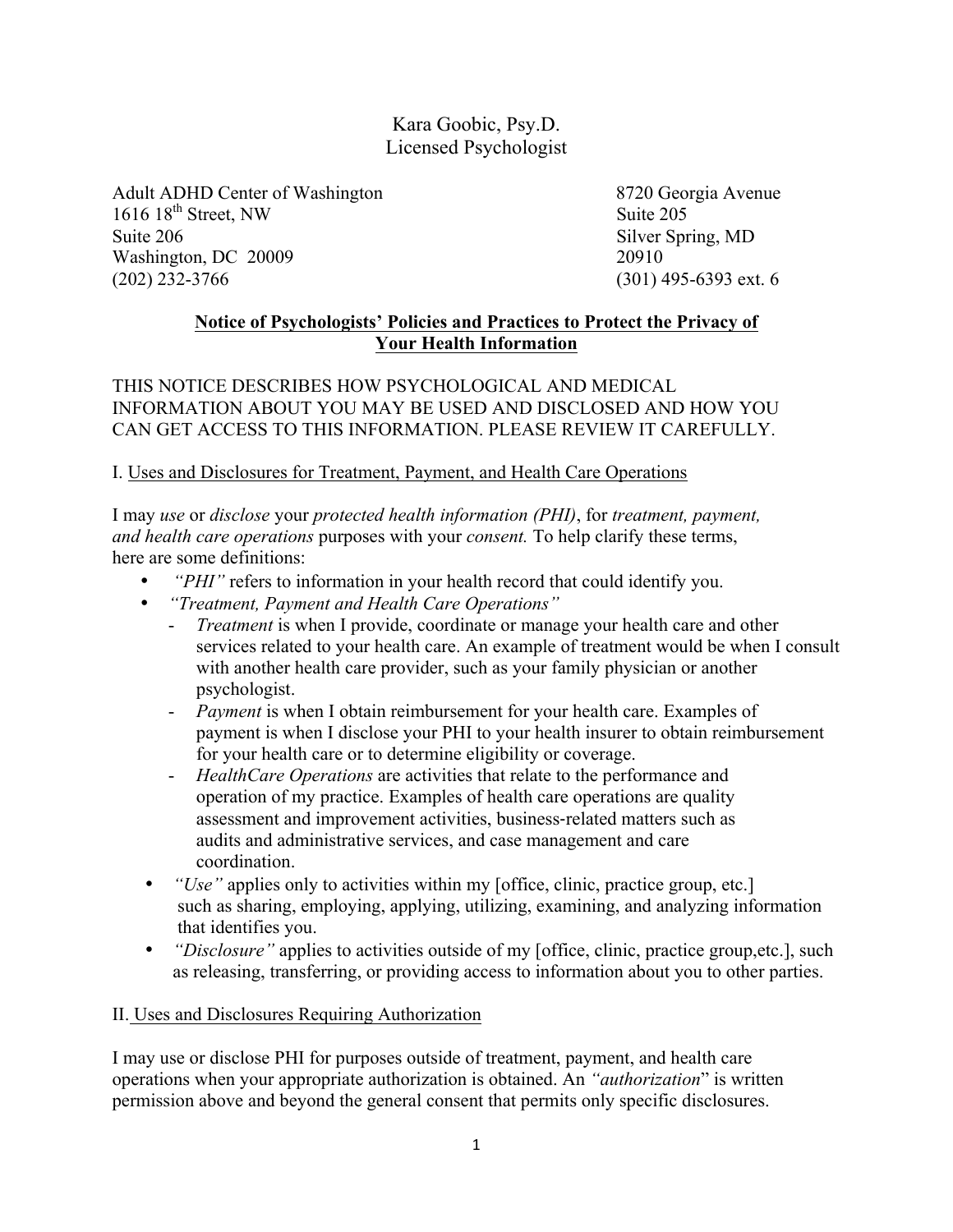In those instances when I am asked for information for purposes outside of treatment, payment and health care operations, I will obtain an authorization from you before releasing this information. I will also obtain an authorization before releasing your psychotherapy notes. *"Psychotherapy notes"* are notes I have made about our conversation during a private, group, joint, or family counseling session, which I have kept separate from the rest of your medical record. These notes are given a greater degree of protection than PHI.

You may revoke all such authorizations (of PHI or psychotherapy notes) at any time, provided each revocation is in writing. You may not revoke an authorization to the extent that (1) I have relied on that authorization; or (2) if the authorization was obtained as a condition of obtaining insurance coverage, and the law provides the insurer the right to contest the claim under the policy.

### III. Uses and Disclosures with Neither Consent nor Authorization

I may use or disclose your PHI without your consent or authorization in the following circumstances:

- **Child Abuse:** If I have reason to suspect that a child is abused or neglected, I am required by law to report the matter immediately to the Maryland Department of Social Services.
- **Adult and Domestic Abuse:** If I have reason to suspect that an adult is abused, neglected or exploited, I am required by law to immediately make a report and provide relevant information to the Maryland Department of Welfare or Social Services.
- **Health Oversight:** The Maryland Board of Examiners has the power, when necessary, to subpoena relevant records should I be the focus of an inquiry.
- **Judicial or Administrative Proceedings:** If you are involved in a court proceeding and a request is made for information about your diagnosis and treatment and the records thereof, such information is privileged under the state law, and I will not release information without the written authorization of you or your legal representative, or a subpoena (of which you have been served, along with proper notice required by state law). However, if you move to quash (block) the subpoena, I am required to place said records in a sealed envelope and provide them to the clerk of court of the appropriate jurisdiction so that the court can determine whether records should be released. The privilege does not apply when you are being evaluated for a third party or where the evaluation is court ordered. You will be informed in advance if this is the case.
- **Serious Threat to Health or Safety:** If I am engaged in my professional duties and you communicate to me a specific and immediate threat to cause serious bodily injury or death, to an identified or to an identifiable person, and I believe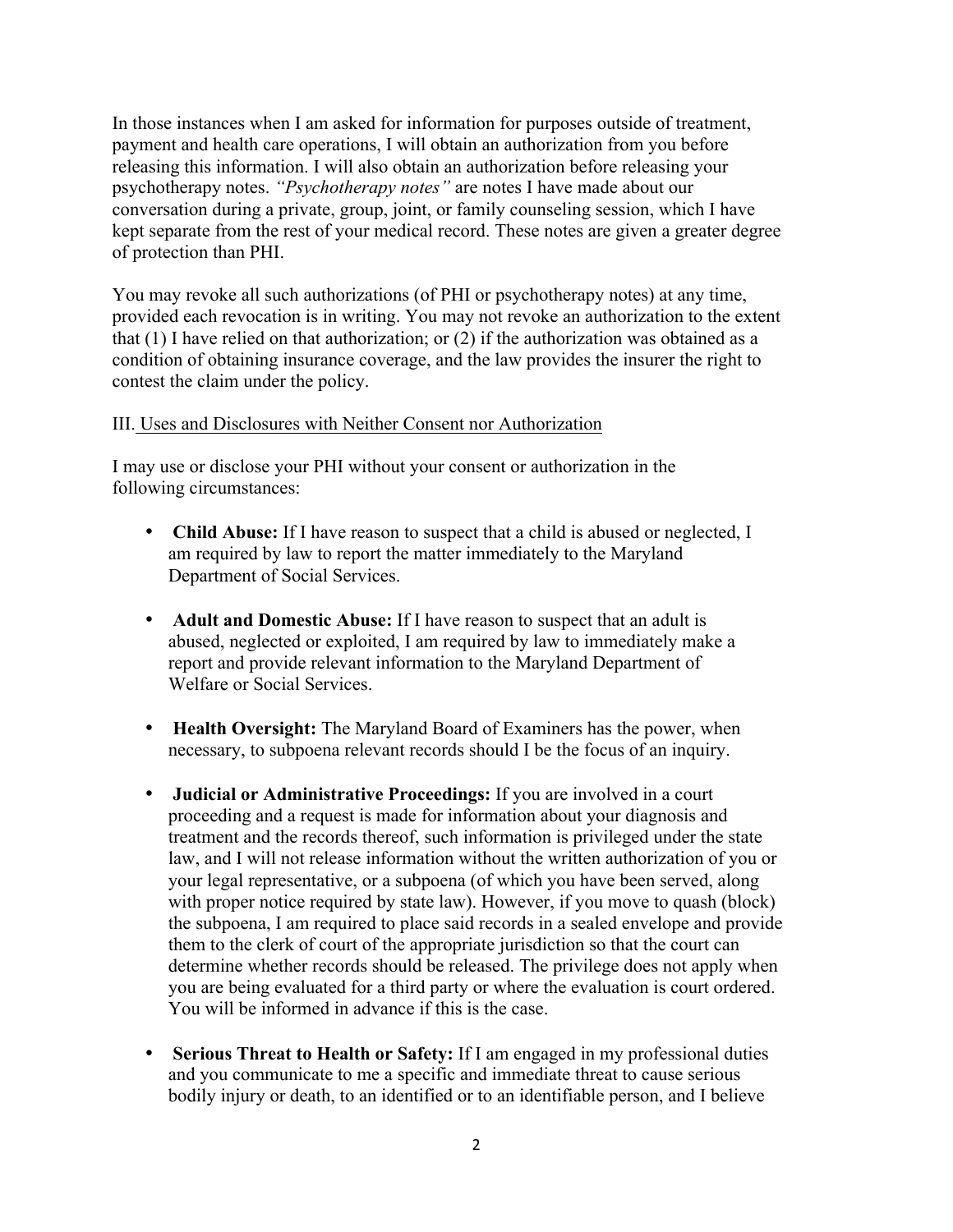you have the intent and ability to carry out that threat immediately or imminently, I must take steps to protect third parties. These precautions may include (1) warning the potential victim(s), or the parent or guardian of the potential victim(s), if under 18; or (2) notifying a law enforcement officer.

• **Worker's Compensation:** If you file a worker's compensation claim, I am required by law, upon request, to submit your relevant health information to you, your employer, the insurer, or a certified rehabilitation provider.

# IV. Patient's Rights and Psychologist's Duties

# Patient's Rights:

- *Right to Request Restrictions* You have the right to request restrictions on certain uses and disclosures of protected health information about you. However, I am not required to agree to a restriction you request.
- *Right to Receive Confidential Communications by Alternative Means and at Alternative Locations -* You have the right to request and receive confidential communications of PHI by alternative means and alternative locations. (For example, you may not want a family member to know that you are seeing me. Upon your request, I will send your bills to another address.)
- *Right to Inspect and Copy-* You have the right to inspect or obtain a copy (or both) of PHI and psychotherapy notes in my mental health and billing records used to make decisions about you for as long as the PHI is maintained in the record. I may deny your access to PHI under certain circumstances, but in some cases you may have this decision reviewed. On your request, I will discuss with you the details of the request and denial process.
- *Right to Amend-* You have the right to request an amendment of PHI for as long as the PHI is maintained in the record. I may deny your request. On your request, I will discuss with you the details of the amendment process.
- *Right to an Accounting-* You generally have the right to receive an accounting of disclosures of PHI for which you have neither provided consent nor authorization (as described in Section III of this Notice). On your request, I will discuss with you the details of the accounting process.
- *Right to a Paper Copy-* You have the right to obtain a paper copy of the notice from me upon request, even if you have agreed to receive the notice electronically.